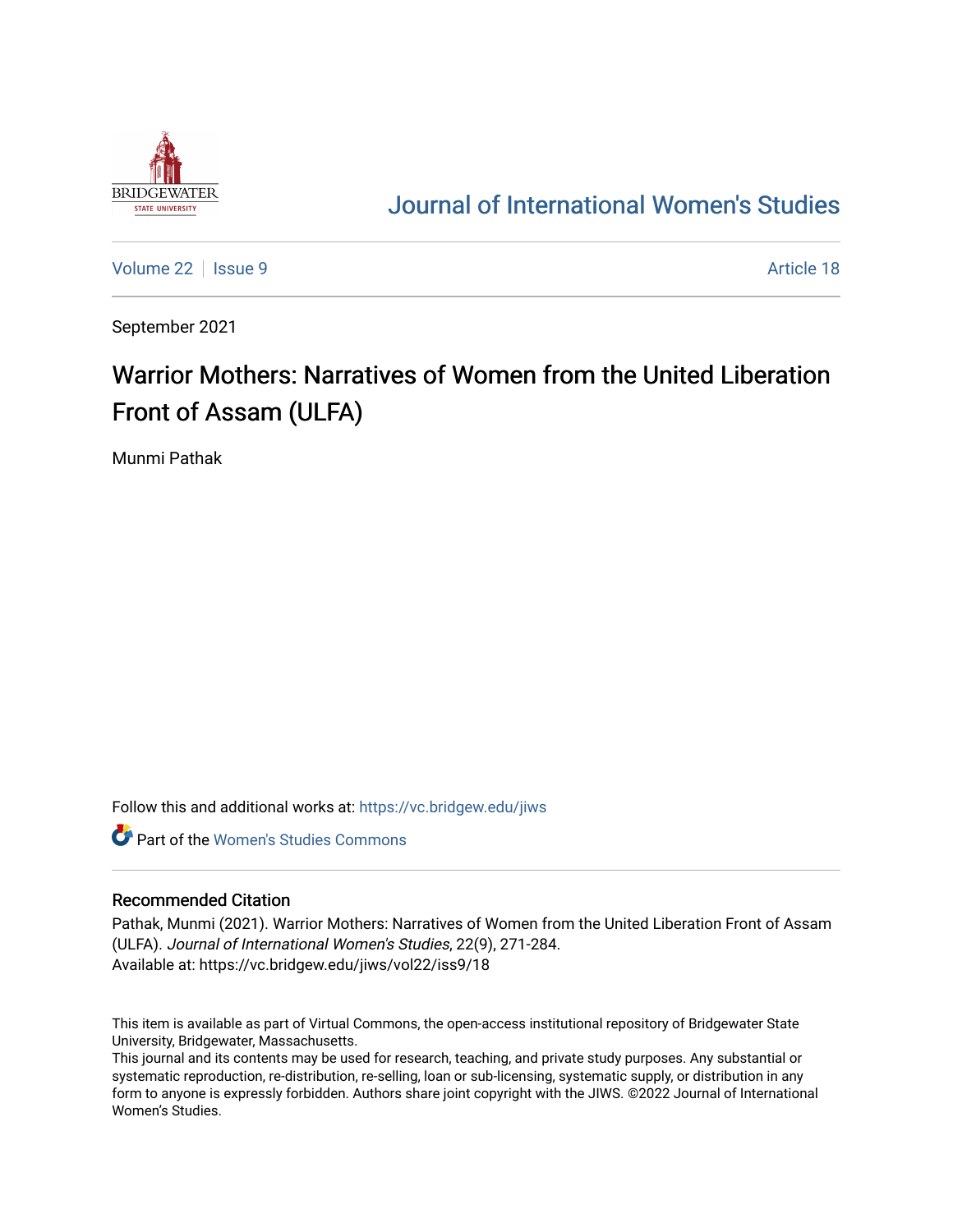Pathak: Warrior Mothers: Narratives of Women from the United Liberation Front of Assam (ULFA)

This journal and its contents may be used for research, teaching and private study purposes. Any substantial or systematic reproduction, re-distribution, re-selling, loan or sub-licensing, systematic supply or distribution in any form to anyone is expressly forbidden. ©2021 Journal of International Women's Studies.

#### **Warrior Mothers: Narratives of Women from the United Liberation Front of Assam (ULFA)**

By Munmi Pathak<sup>[1](#page-1-0)</sup>

#### **Abstract**

The archetype of the mother is always perceived as 'pacifist' in war and conflict situations. However, there are numerous examples when mothers are not 'pacifist' but become participants and perpetrators of war. This article, through the analysis of the experiences of the mothers in the United Liberation Front of Assam (ULFA), an armed nationalist organization waging war against the Indian nation-state to establish 'sovereignty' and 'liberate' Assam since1979, argues that mothers can also be warriors, going beyond their 'pacifist' archetype. With the analysis of the oral narratives of the women cadres of the organization, this article discusses how these mothers tried to negotiate their identity of being warriors and mothers and aims to set an alternative identity of the mother as 'warrior-mother'.

*Keywords***:** Warrior mother, United Liberation Front of Assam, ULFA, Conflict, Pacifism

#### **Introduction**

In the context of conflict and war, mothers have normally been perceived as the 'peace initiators' or the 'mothers of martyr sons', celebrated as icons of sacrifice (Allen, 2009; Enloe, 2000; French, 2001; Hamilton, 2007; Manchanda, 2001; Peteet, 1997). This pacifist notion of mothers is based on the idea of man being naturally linked to warfare, and women, with their caregiver nature, linked to peace (Ruddick, 1989; Yuval-Davis, 1997). Motherhood is considered to be the deterrent of the binary. Many parts of the world, especially conflict-ridden areas, have witnessed movements by mothers as promoters of peace, using the perception of 'motherhood' to confront authoritative rules or to organize movements for a better living environment for their families (Femenia and Carlos, 1987; Miller, 2009; Mooney, 2007; Strelnyk, 2019). In all these movements, women could make their voices audible in the public sphere by making the conventional notion of motherhood their political identity. In fact, the conventional notion of motherhood, which identifies the mother as a pacifist, provided these women with some kind of agency in the public sphere of politics. But at the same time, this pacifist archetype of the mother in conflict and wartime situations limits the role of the mother only to the traditionally sanctioned role of a victim, a protester, and a mourner. (French, 2001).

In situations of conflict, women in south Asian nations—whether the ethnic conflict of Sri Lanka, Maoist civil war in Nepal, or conflict in India's North East—have always taken the forefront to prevent outbreaks of conflict and violence. Women organizing themselves under different banners have tried to resist outbreaks of violence and mitigate peacebuilding in the aftermath of conflict. In Nepal, mothers, and grandmothers organized and protested against the Maoists'

<span id="page-1-0"></span><sup>&</sup>lt;sup>1</sup>Munmi Pathak has a PhD from Special Centre for the Study of North East India (SCSNEI). Her research interest includes gender and conflict, women's history, and memory studies.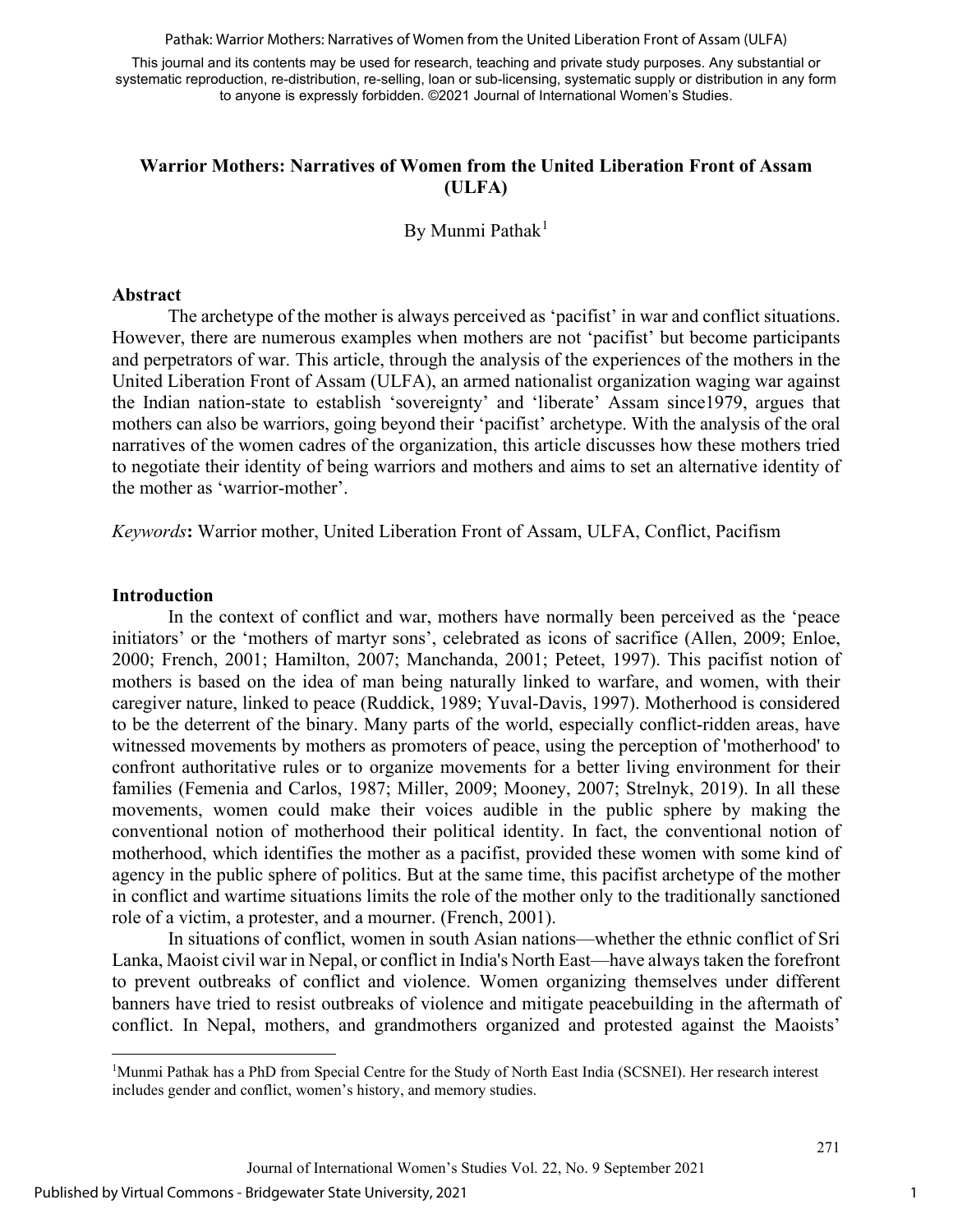forcible recruitment of one child per family. *Ama Samuha* (Mother's Group), a grassroots women's organization, contributed to peacebuilding in Nepal by mediating conflict and taking up the community-level development program (Luintel, 2016). In Sri Lanka, Mothers' Front, a grassroots women's organization, was formed to protest the 'disappearance' of young men in violence by militants and state forces (Alwis, 2008). In 1984, Mothers' Front of the North in Sri Lanka started protesting against the arbitrary arrest and detention of two hundred Tamil youth. Women took the initiative to make peace in the conflict-ridden North-eastern part of Sri Lanka (Manchanda, 2005). Three mothers fasted to death to pressure LTTE and Indian Peace Keeping Force (IPKF) for a ceasefire. LTTE valorised the 'martyrdom' of these women and appropriated 'motherhood' for the cause of the nation glorifying the sacrifice of the mothers (Manchanda, 2005).

Post-colonial Northeast India marked an era of the emergence of numerous insurgent groups with the region tagged as a 'conflict zone'. In the situation of armed conflict, different women organizations took an active part in peacebuilding processes in the region for the last few decades. The collectives of the 'tribal mothers' especially are engaging themselves in peacebuilding and conflict resolution and in that process attempted to exercise their right and take on a greater role in politics and policy (Kolas, 2014). Out of the numerous examples, one wellknown instance comes from the Naga Mothers Association (NMA) and its initiatives in the peace process. The NMA, which started as a social welfare organization, reoriented its activities to more peace politics, albeit on the couch of motherhood politics (Das, 2008; Manchanda & Kakran, 2017). The NMA prioritized its 'stop all bloodshed' campaign in Nagaland enthused by different armed groups and started extending support to all grass-root level women's organizations (Patra and Manna, 2008). Mothers Union (Meghalaya), *Meira Paibi* (Manipur), Mizo Women Federation (Mizoram)are some other women organizations participating in the peacebuilding process. Anuradha Dutta (2008) suggests that the Bodo women in Assam have always been active in the peace process under the banner of All Bodo Women's Welfare Federation (ABWWF).

The most remarkable demonstration by women was the naked protest by a group of women of *Meira Paibi* in front of Assam Rifles headquarters in Imphal. They held a banner that read: 'Indian army rape us'. This protest was provoked by the custodial rape and murder of a young Manipuri woman Thangjam Manorama by counter-insurgency soldiers of Assam rifles. While nationalist discourses read the protest as desperation of the mothers who wanted to protect their children, feminists from the Northeast like Dolly Kikon criticized that this kind of nationalist narrative has limited women's roles only to mothers and actors in peacebuilding, and reduced the space of women in the politics of the Northeast as social but not political (Bora, 2010).

Apart from the narrative of women being peace initiators in conflict situations because of their role as natural caregivers and nurturers, there are instances when mothers are not pacifists, but rather perpetrators of war and actors of politics. For example, the mother activists of the United Liberation Front of Assam (ULFA), an armed struggle group from the North-eastern region of India, provide another perspective to look at mothers in conflict and wartime situations.

Motherhood is the subject of a widely discussed domain in feminist scholarship. Motherhood can be understood considering a mother's activities, understandings, and experiences (Arendell, 2000). Motherhood is universally associated with femininity and defined as dynamic social interactions located in a societal context with given gender norms (Arendell, 2000). However, with the publication of *Gender Trouble* by Judith Butler (1990), it became generally accepted that gender binaries no longer stand; all identities are fluid and in the process of becoming. The central argument of Butler's theory is that no identity exists prior to the act by the subjects, and the subjects came into being through their 'performances'. Thus, Butler states that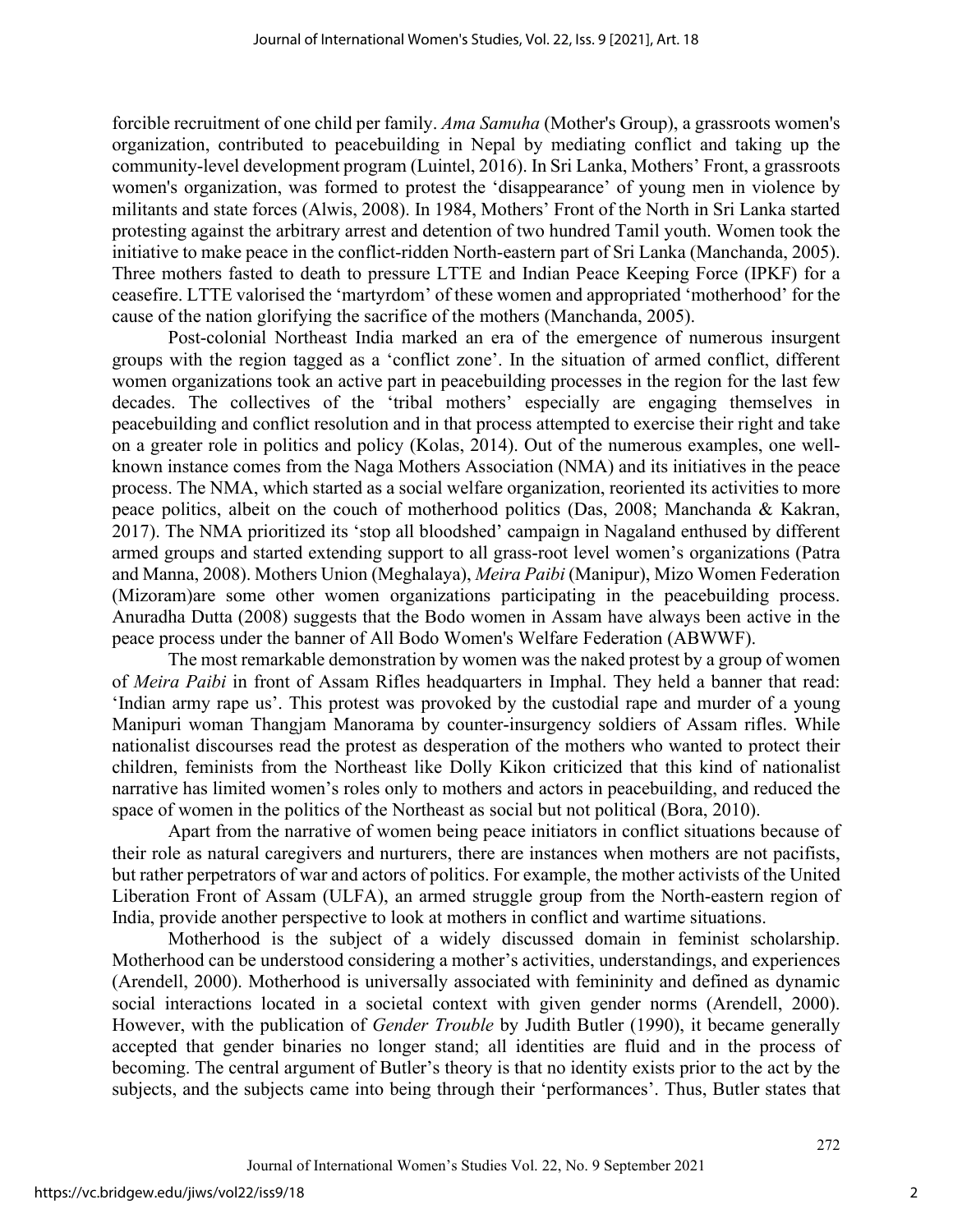motherhood is performative, which implies that women do not become a mother by the biological function of giving birth, but by performing culturally encoded lived realities. Therefore, motherhood can be performed in different ways in different contexts, implying that mothers fall under a heterogeneous category. For example, drawing from the experiences of the mothers from conflict-ridden Kashmir, Shazia Malik (2020) argues that Muslim mothering is neither homogeneous nor passive, but agential. With this understanding, this paper analyses the experiences of the mother activists of ULFA and tries to look at how far these mothers could create an alternative idea of motherhood by being warrior mothers. Can we look beyond the 'pacifist' archetype of the mother by analysing the lived experiences of the activist mother of ULFA?

## **Background of the Conflict**

The formation of the United Liberation Front of Assam (ULFA) in 1979 is a historical moment in postcolonial Assam. It marks the emergence of 'armed struggle' and 'secessionist' movements with the participation of the youth and the massive state retaliation in the form of 'counter-terrorism' operations. The ULFA was formed by a group of young people gathered at Rang Ghar (in Sibsagar), an amphitheater constructed by the Ahom, to liberate Assam through armed national liberation struggle from the clutches of the 'illegal occupation' of India and to 'establish a sovereign independent Assam' (Mahanta, 2013, p.39).

In the initial stage of the formation of the ULFA, it had a strong ideological support base among the common people, especially from the middle classes. But due to the organizations' gradual involvement in violent activities like extortion and murder, the popular image of the organization started losing public sympathy. However, though there may have been a noticeable decline in public sympathy for the ULFA's activities, the people, by and large, seemed to be against any kind of 'stern' action being taken against its members (Misra, 2000).

In 1990, ULFA was denounced as a 'terrorist group' by the Government of India, and a series of military operations were carried out against the organization. Operation Bajrang was led by the Indian army between September 1990 and April 1991. It was followed by Operation Rhino in September 1991. In 2003, Operation All Clear was launched against the ULFA by the Bhutanese Army since many camps were operating in the jungles of southern Bhutan. This series of counterinsurgency operations weakened the base of the organization. From 2005, with the arrest of the top leadership of the outfit, the three-decade-long conflict entered into another phase, paving the way for peace talks between the outfit and the Indian state. However, a faction of the organisation named the ULFA (Swadhin) is still upholding the struggle for independence of Assam under the leadership of Paresh Baruah, the commander-in-chief of the organisation.

## **Methods and Ethical Issues**

The present article is based on the oral narratives of women who were activists of the ULFA. The interviews were conducted mainly with the pro-talk faction and surrendered members of the ULFA. The number of interviewees was increased by the snowballing method developing based on a few initial contacts, and through this method, I reached twenty women for in-depth interviews. The life story narrative was adopted in which the interviewees were encouraged to narrate life stories in their own manner. The interview model was semi-structured with open-ended questions. This model of interview allowed space to formulate research questions in the process of the interview itself whenever required following the interview guide (probe).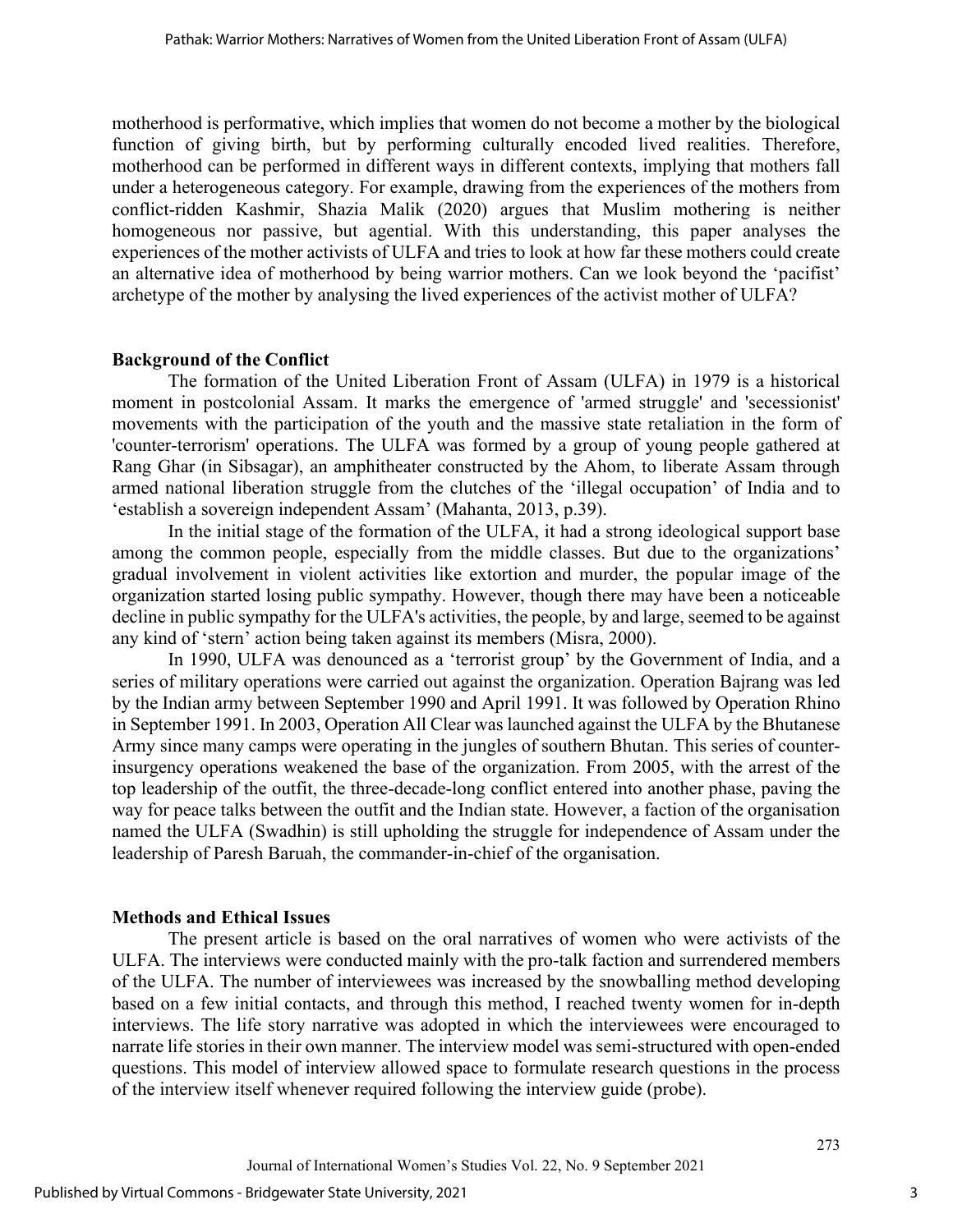This research project, which demanded the participation of human subjects, needed to take into consideration research ethics and dilemmas confronted in the fieldwork. My fieldwork, which included in-depth interviews with members of the ULFA, in fact, raises many ethical dilemmas to rethink the ethical approach to field work. To look at human subjects from the rationality of academia and at the same time be empathetic to the respondents and their subjectivity itself was a challenge during the fieldwork. Even though there are no uniform and universal ethical issues, the general issues that arise in the field include consent of the respondents, the vulnerability of the respondents, the question of trust and confidentiality, sensitive topics, and physical safety of the respondents. Recognizing that ethnography is based on intense human interactions in diverse situations, it would also suggest that 'there is no simple rule or ethical principle' that produces ethical social and behavioural research (Seiber, 2004, p.402). So, it is the particularity of the research field which determines the issues in that particular context of the field.

There is a strong but contested disagreement among feminists about speaking for others. The problem can be looked at from two perspectives: first, the location of the speaker might affect the truth. In other words, the speaker has the epistemological ability to authorize and de-authorize one's speech. Second, not only the epistemological position but the privileged socio-cultural position of the speaker can also affect the representation of the truth.

My epistemological position provides me the power to represent the voice of these women. So, it is the prime duty of this study to represent the reality and truth of the lived experiences of these women. But representing the reality is not unproblematic. My analysis differs from the way the respondents look at the truth or reality. For example, most of the women agreed that they were treated equally with the men in the organization and they were 'respected'. But later on, when I started interpreting their excerpts, their responses did not fit with their idea of 'equality' and 'respect'. Providing critical comments on respondents' existing practices and views can be unsettling, threatening, and disempowering to the informants. Gayatri Spivak (1988) criticizes knowledge production by western intellectuals in which the oriental society is essentialized as homogeneous and the 'object' of study, providing little opportunities to the subalterns of the third world to speak of their own. She promotes 'speaking to others' rather than 'speaking for others', which allowed the oppressed to produce 'counter sentences' to suggest new historical narratives. The spontaneous mutual dialogues, which occurred many times in the conversations traversing the rigid boundaries of self/other, provided the scope for 'speaking to others'. For example, one of the respondents expressed her views on the menstruation taboo in Assamese society and how it made her feel excluded while she was taking shelter in different families.<sup>[2](#page-4-0)</sup> Belonging to the same sociocultural background and being brought up in rural Assam, I could connect to her experiences. A critical dialogue with the respondents on the menstruation taboo, which is disempowering for women, made the conversation interesting and enriching for both of us.

The ULFA was banned as a 'terrorist organization' in 1989 by the government of India. Many of these members, both surrendered and the pro-talk faction, are still under different legal procedures. So, issues of confidentiality, consent, and trust were very crucial for my fieldwork. Explaining the purpose of my research, research method, and possible outcome to the respondents required me to be familiar with their situation, especially when the respondents belonged to the rural villages and small-towns. The question of familiarity was not only crucial for me but also to the respondents as they were going to disclose their experience and were not comfortable sharing

<span id="page-4-0"></span><sup>2</sup> In many societies in India, menstruation is surrounded by myths and taboos which exclude women from articipating in many aspects of socio-cultural life. Women are considered impure and dirty while menstruating, and this restricts their movements and activities during these days.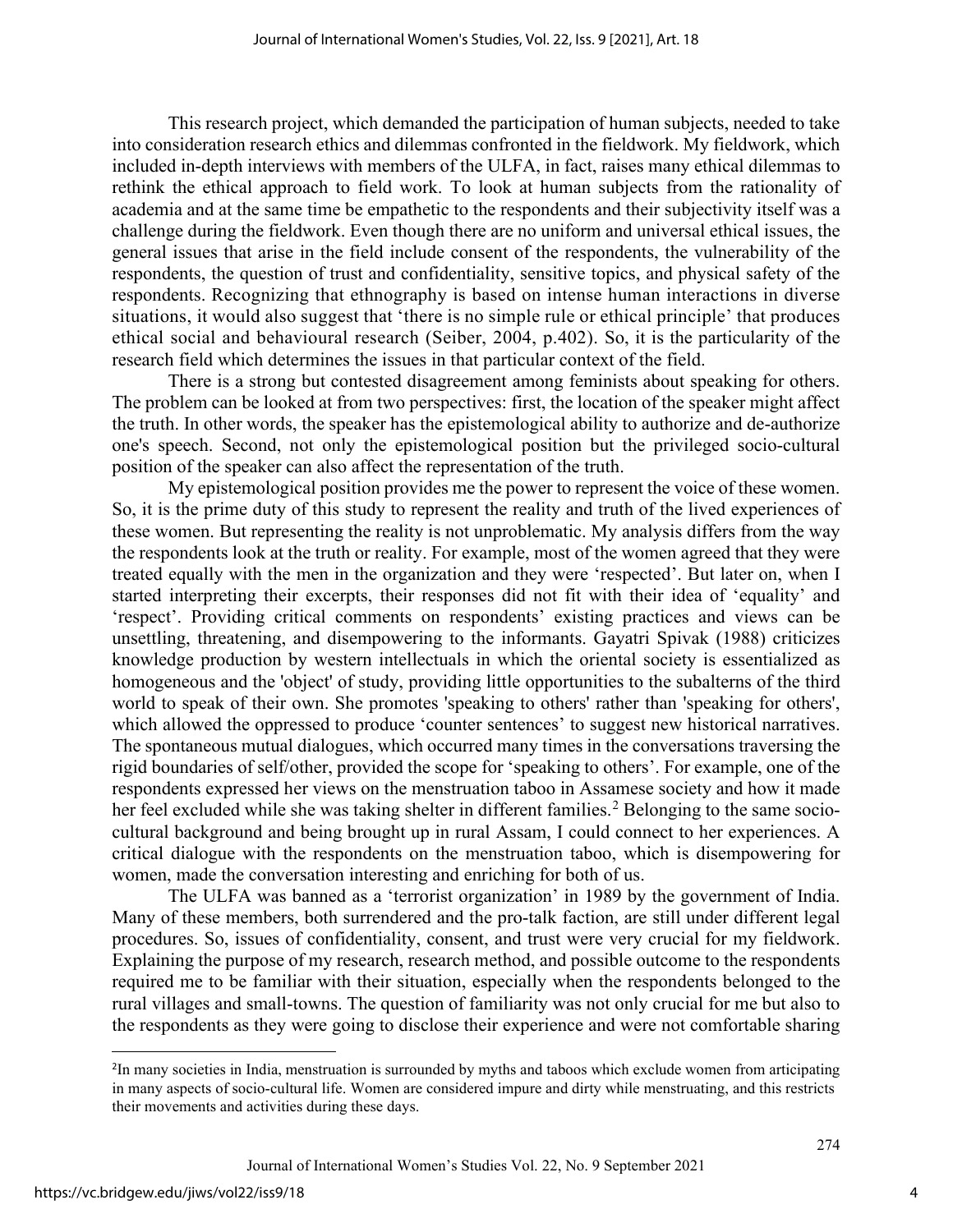their experiences with a mere stranger. Considerable time was spent in developing personal 'rapport' with the respondents to gain trust, assure confidentiality, and attain familiarity with their situations. Most of the respondents were contacted based on a few initial contacts who were members of the organisation and their close acquaintances. It helped them to gain more confidence to share their experiences with a stranger. Respondents were met more than once to have better familiarity with their present situation. Thus, attempts were made to make the respondents more comfortable with an unknown researcher. My cultural affinity with the respondents as a native Assamese language speaker helped me immensely to apprehend them and also make them comfortable and make it easier for them to express themselves in the familiar language.

The respondents can be placed under the unique condition of vulnerability as they still had not surrendered to the government, and numerous legal procedures were pending against them. Another question of vulnerability emerges from their present socio-political location. As most of these women are now middle-aged wives and mothers, exposure to their past days of activism might harm their present respectable status in society. These women were placed in a unique position of vulnerability because of their unconventional pasts and their present social status of respectability.

#### **The 'Imagined' Mothers in Assam**

Assam is characterized by the conjunction of both tribal and caste Hindu social formation. There is a self-proclaimed assertion that the society in Assam is egalitarian, where the caste system doesn't exist and women get equal status. But this assertion is demystified by the fact that the tribes are marginalized and the society is highly patriarchal, adhering to the traditional caste Hindu gender norms. However, Assam has been free from many social practices like child marriage, widow burning, dowry, and female infanticide. The self-sufficient traditional economy of Assam has necessitated the participation of womenfolk in labor, which, in another way, makes women visible and provides them with more physical freedom and mobility (Hazarika, 2008).

Nevertheless, all these practices do not make the society of Assam a gender-equal or nonpatriarchal society. While the long tradition of Hinduism is considered to be the main reason behind the stereotyping of gender roles in society, there may be another perspective to look at it. While talking about motherhood in North Korea, Ryang (2000) has argued that it was not only the legacy of Confucianism, which is the main reason for the construction of women essentially as a mother, but it is also the new cult of leadership and patriarchal discourses that essentialized femininity with maternity. Similarly, it has been a pervasive trope in India through the twentieth century where motherhood became a subject of state policy for modernizing projects (Chatterjee, 1989; Sarkar, 1993; Sen, 1993; Qadeer, 1998).

In India, motherhood started to become a subject of nationalist projects in the nineteenth century when the image of the mother was politicized through the nationalist discourse. Jasodhara Bagchi (1990) argues that when it comes to nationalist reconstruction of motherhood in colonial India, to lend force to nationalism, an 'ideal motherhood' was constructed by the bourgeois nationalist project of nineteenth-century Bengal. A religious, cultural, and aesthetic domain was politicized with the help of the notion of motherhood. The bourgeois nationalism of the nineteenth century caught hold of the image of the mother to represent nationalist aspirations. Women and women's bodies became central to the process of nation-making. Samita Sen (1993) suggests that the self-styled cultural revivalists of the nineteenth century portrayed the nation in feminine terms. The core of this nationalist project was the creation of ethnicized community identities involving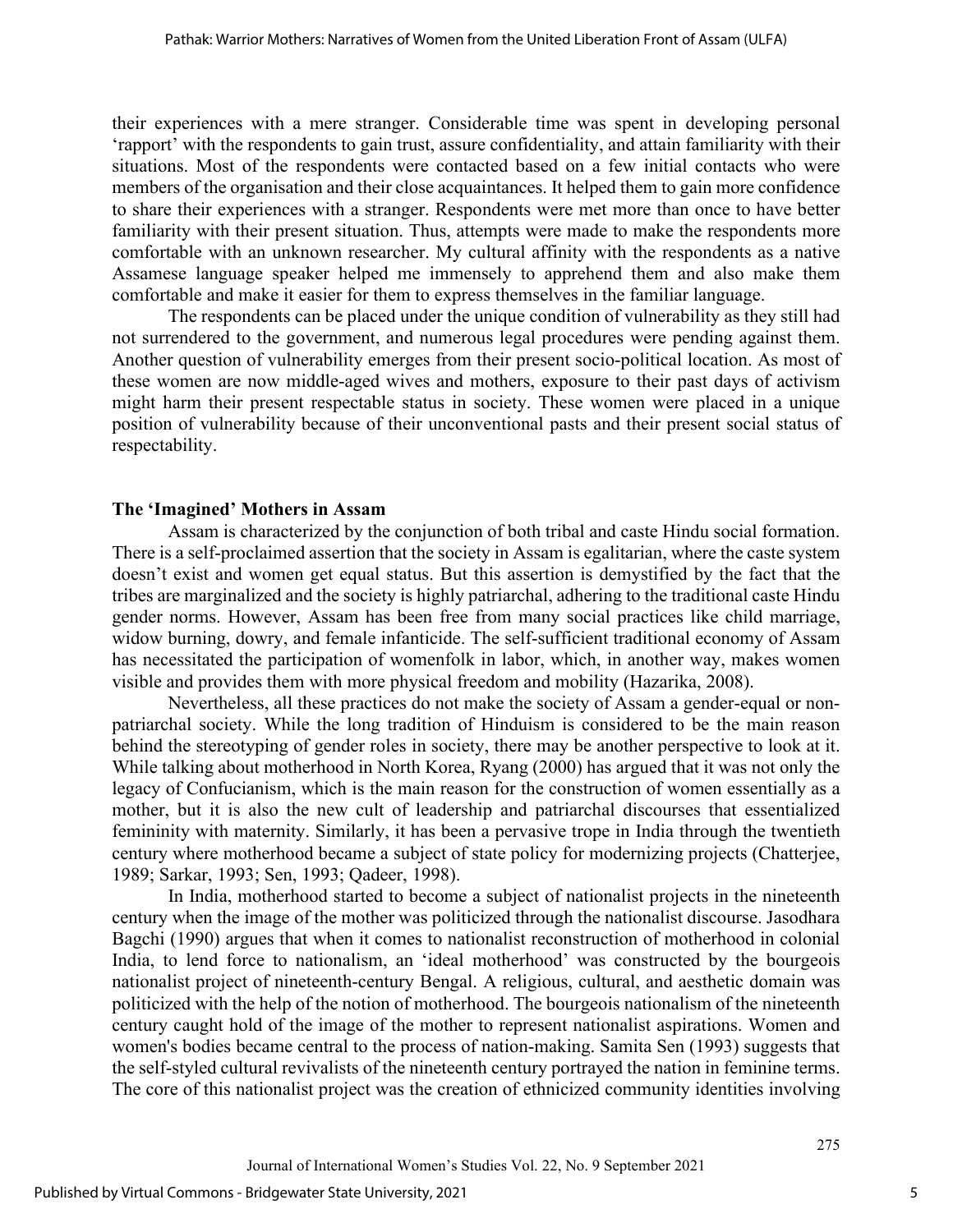the identification of women with culturally and morally invested domestic domains and the projection of a multi-layered and empowered mother image. The nation was termed as the 'motherland', and its protection became the major duty of the sons of the motherland. The icon of the motherland became the honor of the men who would sacrifice their lives to protect the motherland. The overarching nationalist aspiration was not only carried in Bengal, but also to other parts of the country, and the image of the ideal mother became the site of a middle-class bourgeois nationalist project (Gupta, 2001).

In Assam, the nationalist project was carried on by the Calcutta-educated middle class or the elite class by taking up the mission of reviving language, culture, literature, and interpreting tradition in glorifying ways (Baruah, 1999; Baruah, 2012). Education became a major facet of the nationalist and modernizing project. A section of Assamese elites like Anandaram Dhekial Phukan, Gunabhiram Barua, Hem Barua, and many others started advocating for women's education, widow remarriage, and other social issues. As a result, a few Assamese women came to Calcutta to attain formal education. But there always existed a conservative backlash against those who supported women's education. In fact, women's education was advocated to make them better housewives or mothers. For, example Sarat Chandra Goswami, who later became an inspector of schools, spells out the value of women's education in his article on *'AmarSamaj'* (Our Society) in 1904, where he speaks of educating women to be *'grihalakshmis'* (the goddess of the house) who needs to be well educated to look after children's physical and mental development (Mahanta, 2008).

An ideal image of 'womanhood' was constructed through a nationalist project of glorification of tradition which essentially produced the new image of the mother adorned with chastity, docility, self-sacrifice, and unconditional love. This embodied ideal was metaphorically signified to represent the nation—*matribhumi* (motherland)—and language—*Matribhaxa* (mother tongue). This representation of the nation as mother resonated through the patriotic songs and poetry of nineteenth-century Assamese literature. This period is marked by the creation of a new genre of patriotic songs and poetry expressing the nationalist spirit of worshipping the motherland and offering their lives for its protection.<sup>[3](#page-6-0)</sup>This motherland trope was so strong that it came alive later during the Indo-Chinese war of 1962 and the 'Assam agitation' of 1979-1985. Sanjib Baruah (1994) suggests how the motif of a mother as a nation appeared in the songs of Bhupen Hazarika in the post-colonial construction of 'micro- nationalism' in Assam. Baruah refers to a song of Hazarika where the body of a mother is metaphorically signified with the landscape of Assam where *Luit* (river Brahmaputra) becomes the affection of the mother (Baruah, 1994). During the mass mobilization of Assam Agitation and Language Movement of the 1960s *joi aai Asom* (hail

<span id="page-6-0"></span><sup>&</sup>lt;sup>3</sup>Assamese nationalism emerges in the nineteenth century, asserting the distinctive identity of the Assamese language i.e., *Matri Bhaxa* (mother tongue) and the land of Assam as *Janani* (mother). In the effort to assert the distinctive identity of the Assamese language *'*Asomia Bhasa Unnati Sadhini Sabha' (Society for the Development of Assamese Language) was established in 1888 by young Assamese students with the motto *Siro Senehi Mur Bhaxa Janani* (Mother tongue is my eternal love). The literature produced in forms of poetry or songs in the late 19<sup>th</sup> and 20<sup>th</sup> century have often resonated the popular trope of 'nation as mother'. The poetic piece of Lakshminath Bezbaruah 'O Mur Aponar Dekh' is remarkable. The last stanza of the song can be roughly translated as 'O' my land of birth; O' my mother Asom; Let me have one; Look at your face; My heart hasn't been sated'. Later on, this song was adopted as the state song of Assam in 1927. Numerous creative works produced during this period by Kamalakanta Bhattacharya, Padmadhar Chaliha, Jyotiprashad Agarwala, Ambikagiri Roychoudhuri, Nalinibala Devi, and many more imagined the 'nation/land as mother' and urged that it was the rightful duty of the sons of the land to protect 'mother Assam'.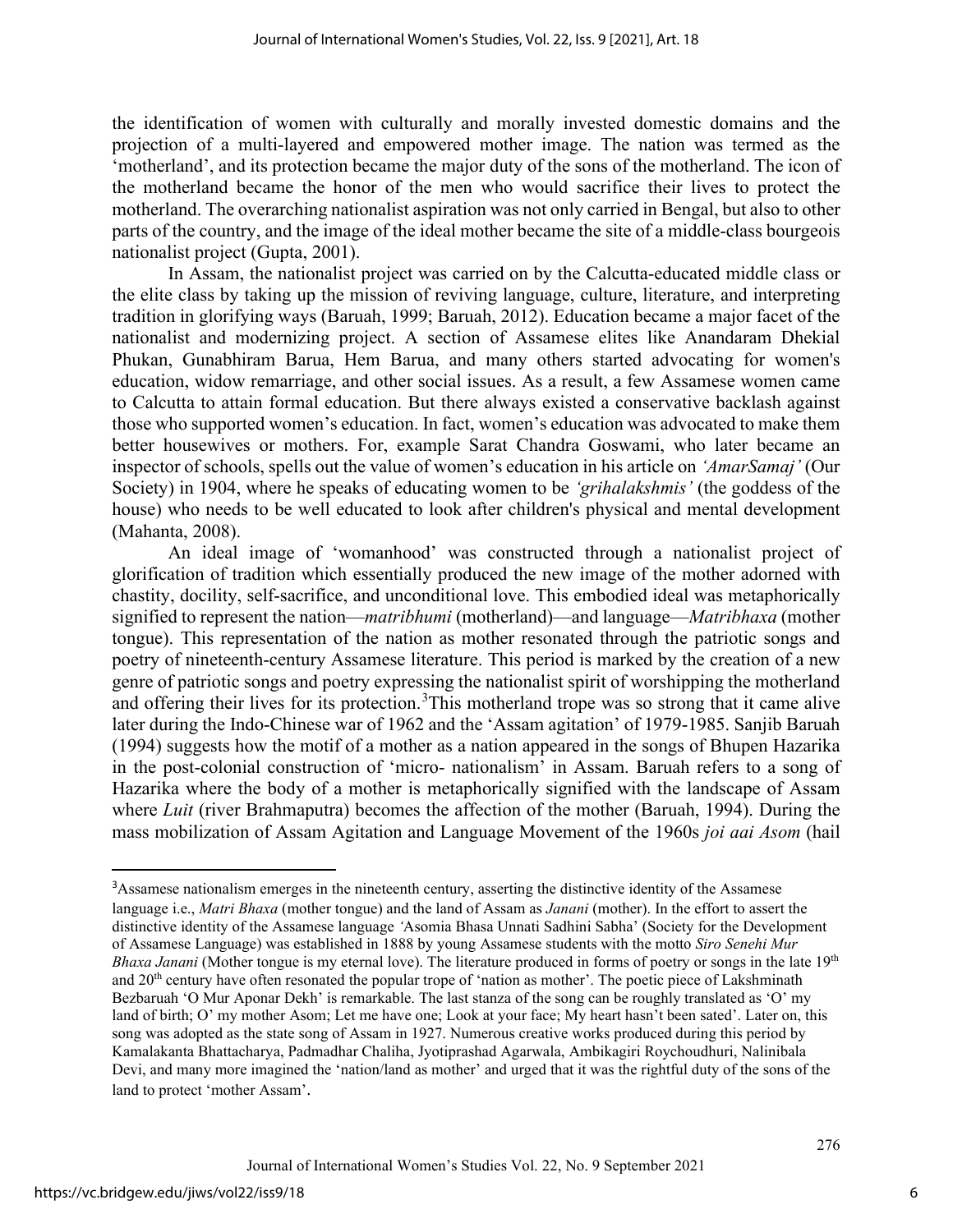mother Assam) and *siro senehi mur bhaxa Janani* (mother tongue is my eternal love) became household slogans. These popular slogans portray the obligation towards mother tongue and motherland with the underpinning tone of protection of both.

### **The Warrior Mothers of the ULFA**

The academic historiography of the ULFA has hardly mentioned the women activists of the organization. However, the presence of the women cadre in the ULFA can be assumed from the numerous examples of news reports of women members of the ULFA getting arrested. For example, *The Times of India* (2003) report titled 'top ULFA women militant nabbed' reported the arrest of Pranati Deka, the cultural secretary of the ULFA, near the India Bangladesh border when she came for medical treatment of her child with her associate, even though there are no written documents showing the point in time in which women started entering into the fold of the ULFA. However, unofficial documentation can be retrieved from the oral narratives of members of the organization. After a decade of the ULFA's existence, women gradually entered the ULFA during the late 1980s and throughout the 1990s, when the activities and the popularity of the organization were at its peak.

Operation Bajrang and Operation Rhino started in the 1990s as a counter insurgency strategy to uproot the ULFA. It was during the period of Operation Bajrang and Operation Rhino that women came to the forefront to keep the ULFA alive through their activities (Interview with PD, October 2016). RS, a former member of the ULFA who joined the ULFA in the mid of the 1990s explained how women became the safety valve for the organization when all male members of the ULFA went underground during Operation Bajrang and Rhino (Interview with RS, September 2015). Women worked to cover the male activists, worked as messengers, and on many occasions organized protests under different banners to fight against human rights violations (Interview with RS and MS, September 2015). Even though there are no proper official documents about the exact number of women cadres in the ULFA, the interviews revealed a strong presence of women in the organization.

Marriage was considered as the ground to reproduce the next generation of revolutionaries. The institution of marriage was termed as 'revolutionary marriage' by a former ULFA member (Interview with RS in September 2015). The conjugal union in marriage transcends the boundary of the personal and became political in the wake of a 'revolutionary marriage'. The family, which came up out of this 'revolutionary marriage', was supposed to have a complete obligation towards the organization. 'Who will carry on our revolutionary cause if we will not reproduce the next generation?' said one of the former members of the ULFA (Interview with RS, September 2015). The ULFA was highly accommodative to the new generation of revolutionaries, unlike other armed groups which discouraged women from getting pregnant and reproducing. For example, Farabundo Marti Liberation Front, a guerrilla group of El Salvador, was very strict about women getting pregnant, and the women of the organization were forced to obtain abortions and use contraception which left little room for the women to have control over their bodies and sexuality (Dignas, 1996).

Since the 1990s, the ULFA formed different camps in and around Assam including Bhutan and Bangladesh. Different groups of men and women were sent for training in the mountains. The organization did not have a particular policy to deal with maternal issues of the women members. Kaberi Kochari Rajkonwar (2013), in her autobiography, described her journey of motherhood from pregnancy to being a mother in an interior Nagaland-Myanmar border region. The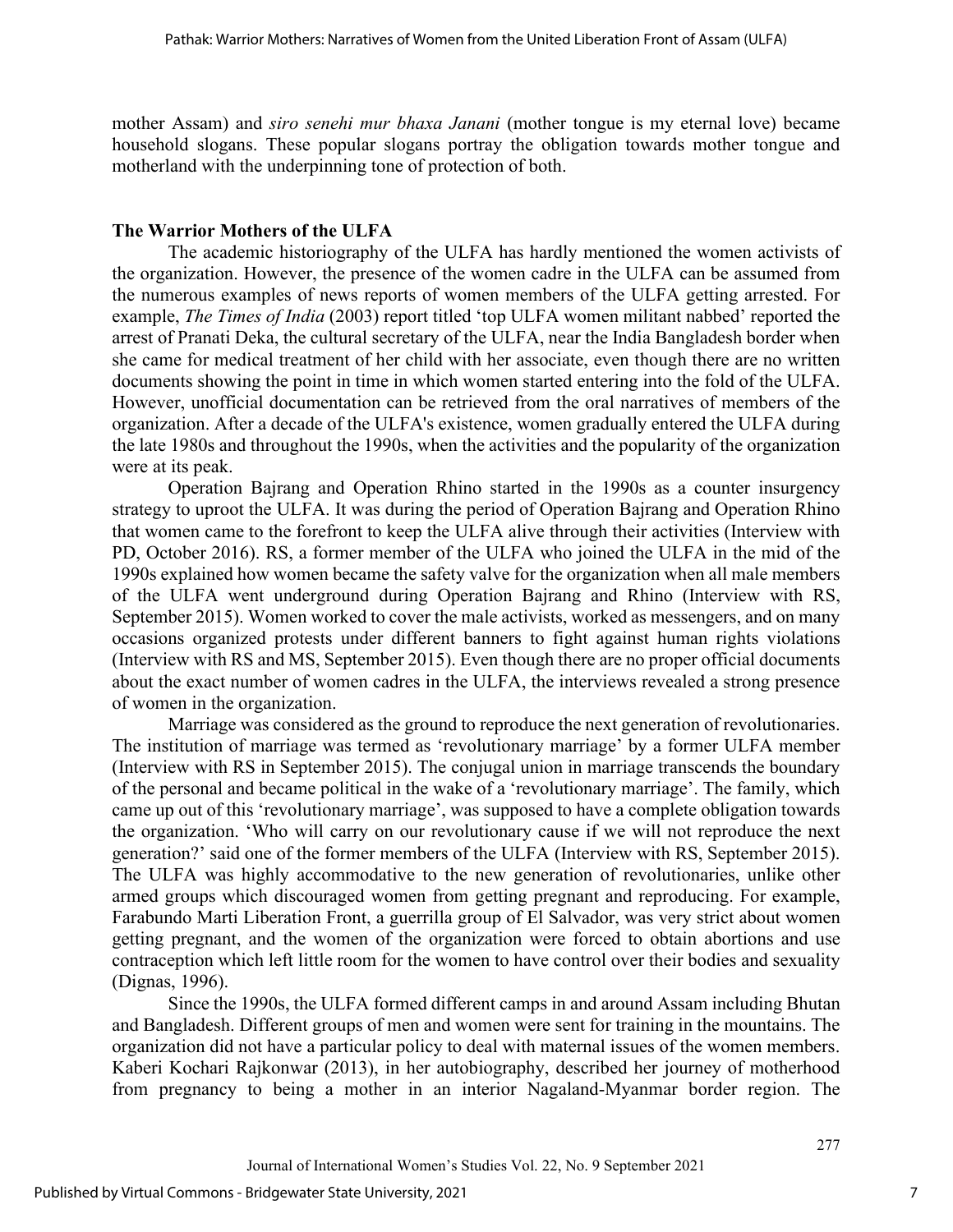experiences of Kaberi and the other interviewees reveal that when a woman got pregnant in the hilly interior camps, they were sent to some safe shelter in the plains. If a pregnant woman in the camp could not be sent back to these safe shelters, a person with some kind of basic medical training would be sent to take care of the situation. During pregnancy, Kaberi was staying in the home of a sympathizer in the Mon town of Nagaland with some of her fellow members. Staying in a room divided by a bamboo partition with two other male members, this was a time of negotiation with her personal life where she couldn't even have a 'private' moment with her husband (Rajkonwar, 2013:116). She notes:

> Despite the extreme desire to conceive, situations were such unfortunate that we could not even talk to each other; as if intimacy is prohibited for us. In the contest of suppressing emotion, he was always active and successful. I didn't speak, flushed out all my anger and emotions on a piece of paper. He replied 'have patience, harder situations are to come, we need to be prepared for that. Don't lose heart. They are here.' As if it was not my husband, but some religious preacher.

Most of the interviews reveal that being pregnant and bringing up children within the camps of high mountains simultaneously with their revolutionary activities was proving to be another grave struggle for the women. In the hilly terrain of Bhutan, raising children with very little or no facilities simultaneously with their political struggle was itself a struggle for the women. PD mentioned her emotional struggles when she left her nine days old baby with her mother and went to imprisonment. In fact, during her entire eight years in jail, she could hardly meet her son, which always left a strong feeling of deprivation. She said, *'*It is very painful. A woman needs to struggle with herself. Only because of strong ideological commitment I could overcome that.' (Interview with PD in October 2016). She explained the hardships to raise children with very limited facilities like food and clothes:

> Women had lots of mental sacrifices...we didn't have anything else to offer our child than rice. We got biscuits after many months...if someone managed to get it. We will get one packet each...so I didn't give him even one if he will not ask for it. Sometimes if he asked for biscuits I said '*Baba,* we have to keep the biscuit with us if there will be a bad situation.' He replied 'Ma, then I will just touch it once.' I said, 'Today you just touch the biscuits once, tomorrow you will have the biscuit. 'It was really painful...he held the biscuit for some time...and gave it back to me. (Interview with PD in October 2016)

The narrative of PD highlights the powerlessness and considerable psychological pain of the mother in terms of not being able to provide the basics of food, clothing, or education. In her narration, the term 'sacrifice' comes up frequently, which signifies how the memories of a woman are often related to socio-cultural values to be an 'ideal mother' and 'ideal wife' adorned with selfless sacrificial qualities. While the memory of a male activist is related to political activities, the memory of a woman is related to her identity as a mother or wife apart from her political activities. In radical movements, men's sacrifice is giving up his life for the cause while for women it is the sacrifice she does for her children (Hamilton, 2007). This kind of role conflict needed negotiation on the part of the women.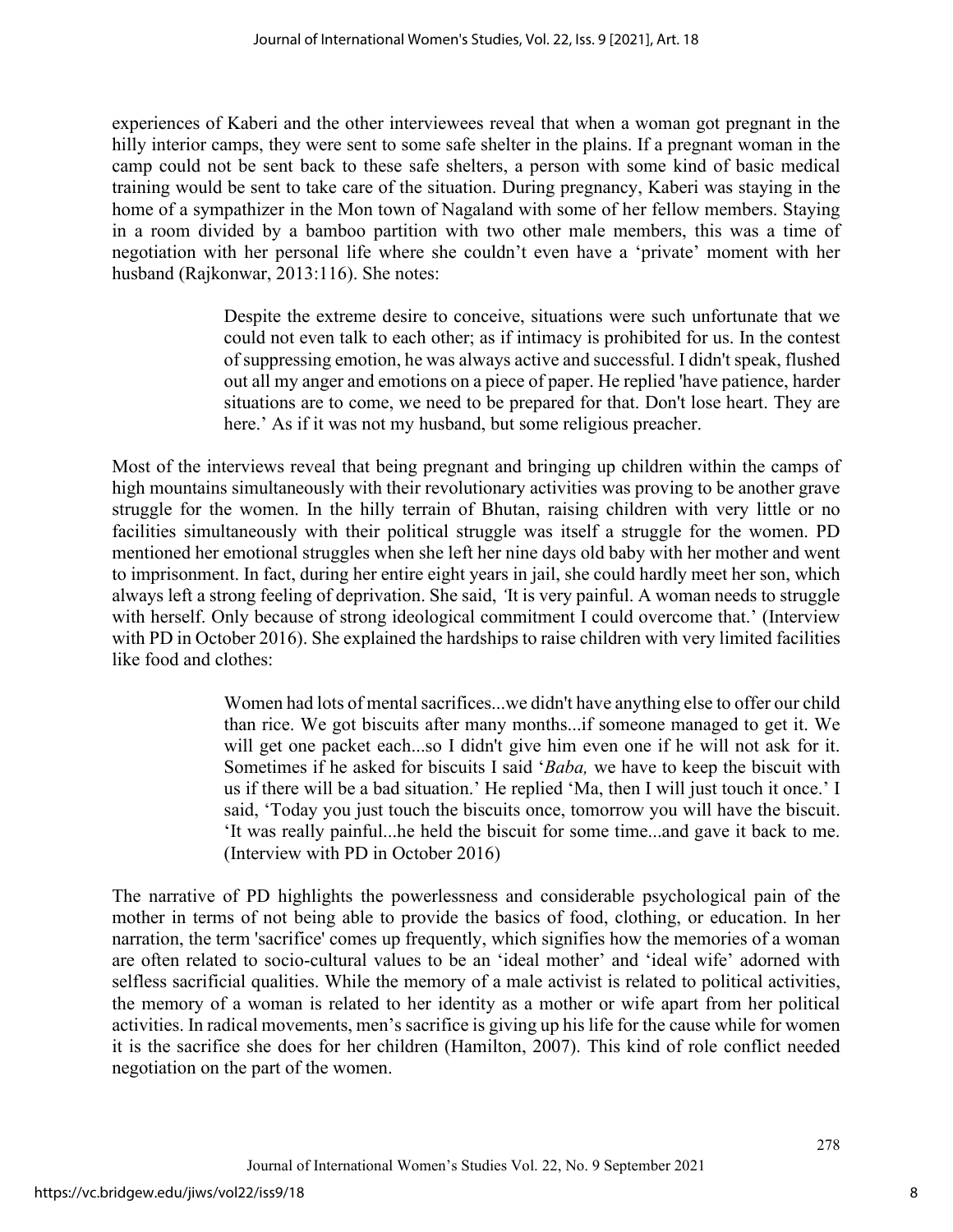The story of AD narrates her experience of the journey from Assam to the camp in the mountains of Bhutan with her three-month-old daughter:

> We almost reached the Assam Bhutan border. There was a little plain space. I asked them to rest there for a while and started changing the dress of the baby. The NDFB boys went to the nearby *basti[4](#page-9-0)* to get some food for us. We were waiting for them in the plain; started changing the clothes of my baby, asked him (the boy who accompanied her to the border) to hold her. Suddenly a stream of bullets targeted us. It was such a sudden attack that I could not take any defense but lay on the ground. One of our colleagues died on the spot. I took his rifle and other instruments and ran into the hills. The boy, with the baby in his arms, ran in the other direction. I could hear the cry of my baby continuously. The boy was trustworthy; I hoped that my baby will be alive. We were ambushed in a place from where we can see both the army and our boys. But at night we could stay there; it was full of wild animals. I can't explain in words how hard the time was. I was thirsty. There was no water anywhere around. I didn't have anything for the last 24 hours. And I was breastfeeding the baby. I was exhausted. We managed to reach the nearby *basti*. We informed the nearby camp that we need an armed troop immediately. It was a little relief now; started thinking of my baby-Is she safe...alive? I started consoling myself- Ali is responsible…trustworthy...he will take care of her…she will be alive. If he will throw her also…I can't blame him...being a mother…I couldn't protect her...who else will do then. (Interview with AD in November 2016)

In a time of crisis, her role as a mother and an activist put her in a state of anxiety. She regrets her inability to perform her duty as a mother to protect her baby. Her maternal sentiments were aroused with all their embedded social values. The narratives highlighted their attempts to protect their children physically and emotionally.

Narratives of the women reveal that women mostly settled themselves in one place, either in the camps or in shelters. As narrated by one former ULFA member, 'because of the biological reason it was difficult for the women to move from one place to another. The baby needed breastfeeding…and it was difficult for them to roam with the baby' (Interview with RS in September 2015). Eventually, it became an established fact that women, after becoming mothers, were more into their family lives and often reluctant to carry on their organizational activities. After becoming a mother, women's images were constructed as a caring mother, contrary to a warrior who will carry military activities. They were not expected to leave war and militancy, but ideologically they were excluded, reinforcing the rhetoric image that 'motherhood and war is presented as unnatural or exceptional' in the imagery of war and militancy (Macdonald, 1987; p.13).

But this establishment did not go entirely unchallenged. There were women who resisted the unofficial declaration that women can't move from one place to another. A collective of women resisted the decision by calling a formal meeting with the authority. The authority declared them to 'do something and prove it'. RM, a mother in a camp in Nagaland voiced her frustration:

<span id="page-9-0"></span><sup>&</sup>lt;sup>4</sup> An Urdu term meaning a small settlement or village.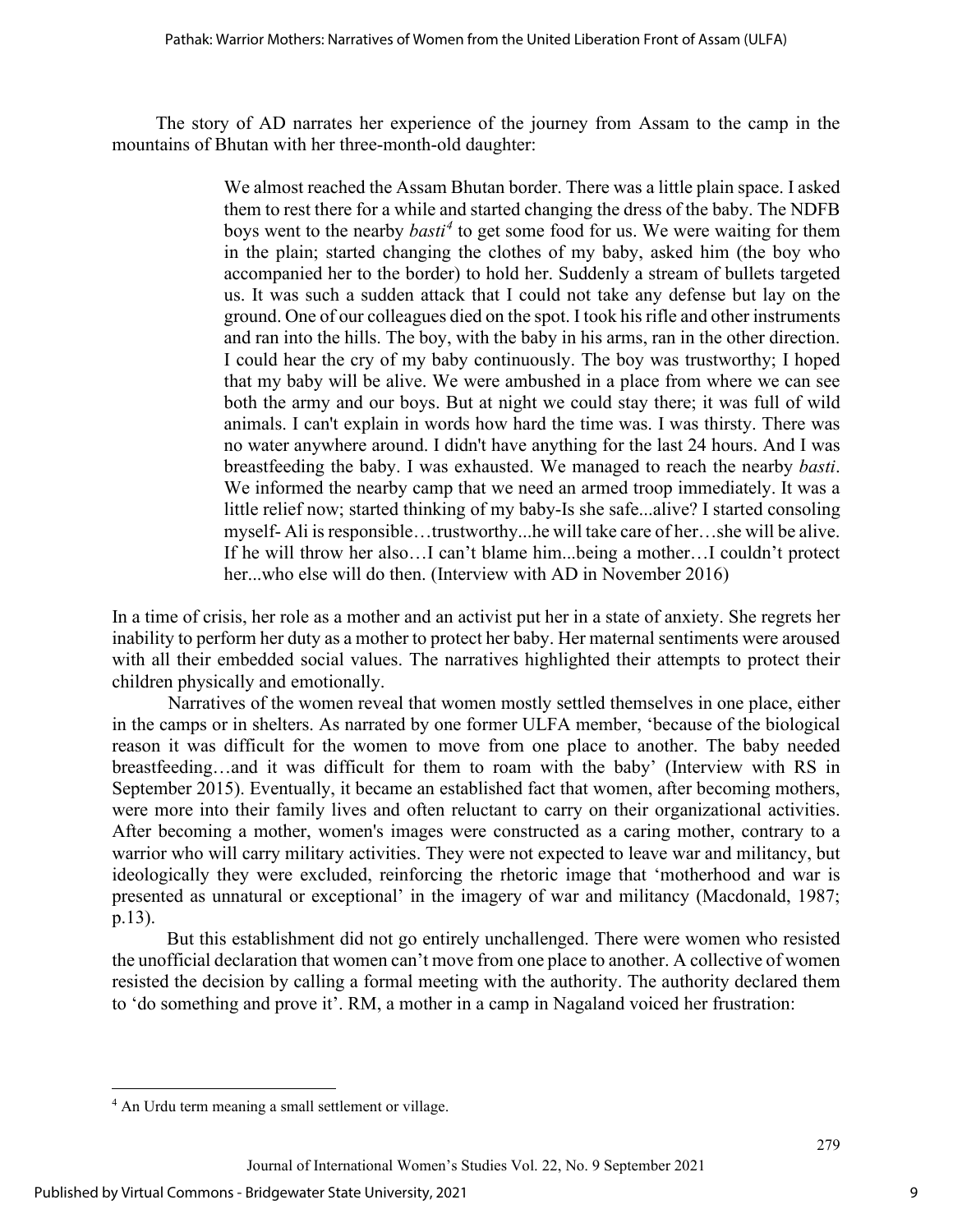A woman doing a government job is getting a few months of maternal leave and again she will join the job after a certain period of leave. Then why it was not so with us. Why are we getting permanent leave from work? Even though it was not a rule of the organization, some people kept that mentality...that after being a mother we will not be able to carry on activities. (Interview with RM in November 2016)

The memories of RM underscore her resistance to the unofficial declaration that 'women cannot carry on certain responsibilities' and her journey from Nagaland to Assam to prove her capability. She, with her eight-month-old baby, walked down to Assam from Nagaland and attended the meeting in Dibru Choikhua forest to prove her credibility. She emphasized her challenge to stay in a jungle with her baby under the constant threat of wild animals. With her act of resilience, she negotiated to prove her capability of being an activist along with being a mother. This resonates with the popular imagery of a woman with a rifle over one shoulder and a baby in her arms. It reiterates the protector/protected image of mother and child conveying the qualities of a good mother—maternal devotion, desire to protect one's child, but at the same time, not primarily focusing on her child but the larger political goal (Miller,2009).

Although the revolutionary marriage in the radical movement attempted to bring up an egalitarian familial space for both men and women, it also involved the idea of conventional motherhood embedded with all its socio-cultural values. This socio-cultural burden of motherhood was always on women in the organization. In most cases, while performing their mothering role, their activist role took the back seat. Either they had to sacrifice their motherhood for becoming an activist or to sacrifice activism once they became mothers. Once they became a mother, women were confined in the camps and mainly took care of the children. They were assigned only those duties which could be done in the camps. Women took care of the kitchen garden, raised poultry, managed the school for the children, and often took responsibilities for the health centre. Pregnancy and motherhood limited their activities mostly to the camps. The ideology of the ULFA was based on equality of all members, but the above excerpt indicates that there was constant negotiation by the female members to meet that 'equality'.

#### **Conclusion**

In light of the above observations, motherhood in the context of the armed struggle of the ULFA could be understood in terms of women's negotiation of their identity as mothers and activists. The idea that women are the reproducers and nurturers of the 'revolutionary offspring' who carry on the revolution, further, demanded negotiation between motherhood and activism on the part of the women. There was a constant demand for role reversals, where one identity was substituted with another and the maternal figures overshadowed the identity of the woman as an activist. In other words, the juxtaposition of the roles of mothering and activism made the women somewhat invisible in activism, when these women had initially chosen to enter the ULFA not as reproducers of male activists but as activists themselves.

However, the mother activists of the ULFA, with their constant attempts of resilience, resistance, and negotiation, created and expanded their space to exercise subjectivities and agency in the masculine culture of war and militancy. The women of ULFA, carrying on their identity and work, both as mothers and activists, in fact, could challenge and defy the conventional image of mothers as peace initiators in war and conflict situations. The performance of the women as mothers redefined them as political actors and opened up avenues to understand that wartime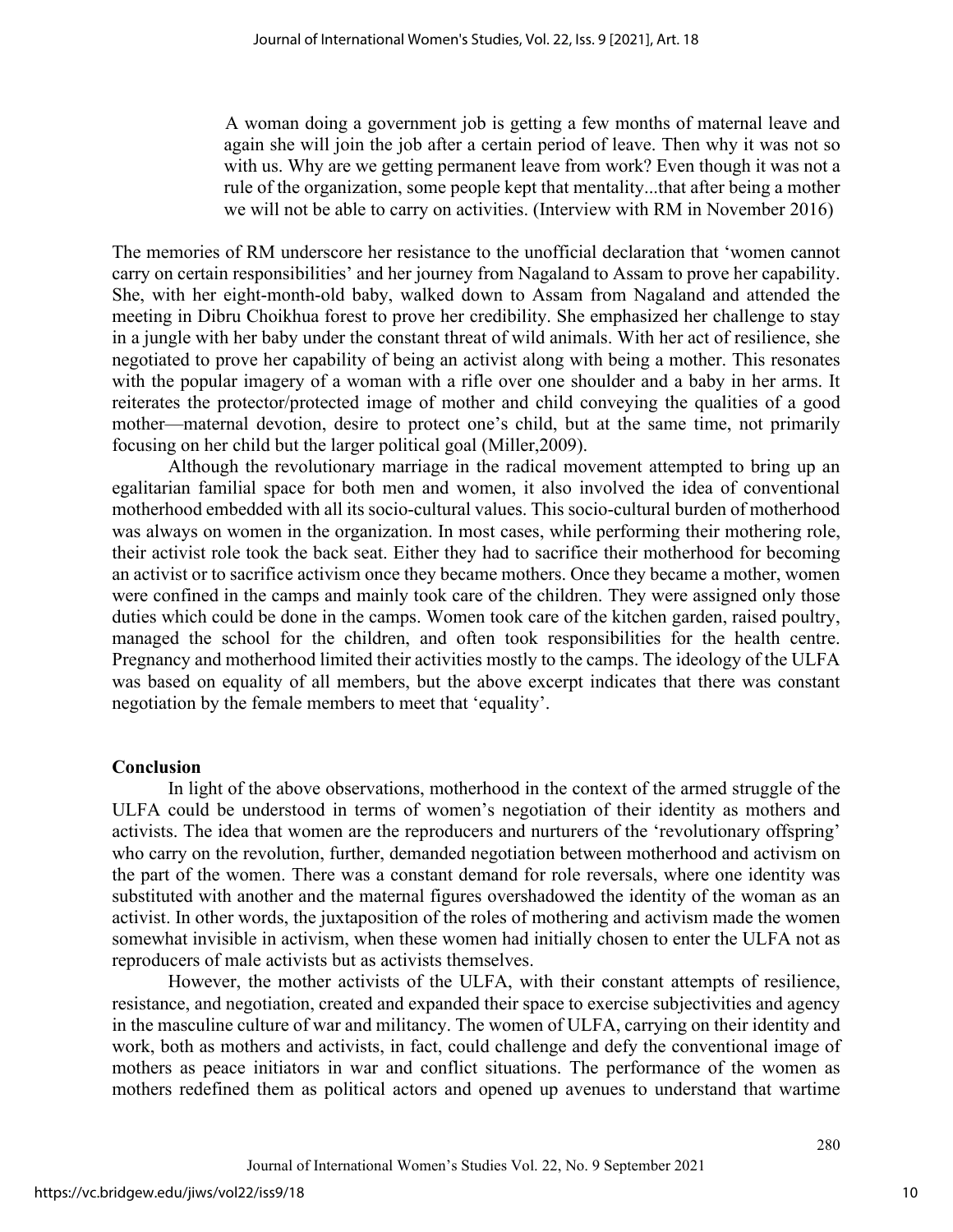maternal framing is not universal and homogeneous, but it is the given context that produces the performance of motherhood.

#### **Acknowledgment**

An earlier version of this manuscript was presented at Oxford Women's Leadership Symposium, Oxford University, the U.K. held in December 2017. I am thankful to the reviewers and fellow participants of the symposium whose comments and suggestions helped me in improving this article. I acknowledge the University Grants Commission (UGC), India, for providing me a research grant to pursue my doctoral research. I also acknowledge Dr. Kh. Bijoykumar Singh of Jawaharlal Nehru University, New Delhi for his critical comments that helped to improve the paper further.

#### **Declaration of interests**

 The author declares that they have no known competing financial interests or personal relationships that could have appeared to influence the work reported in this paper.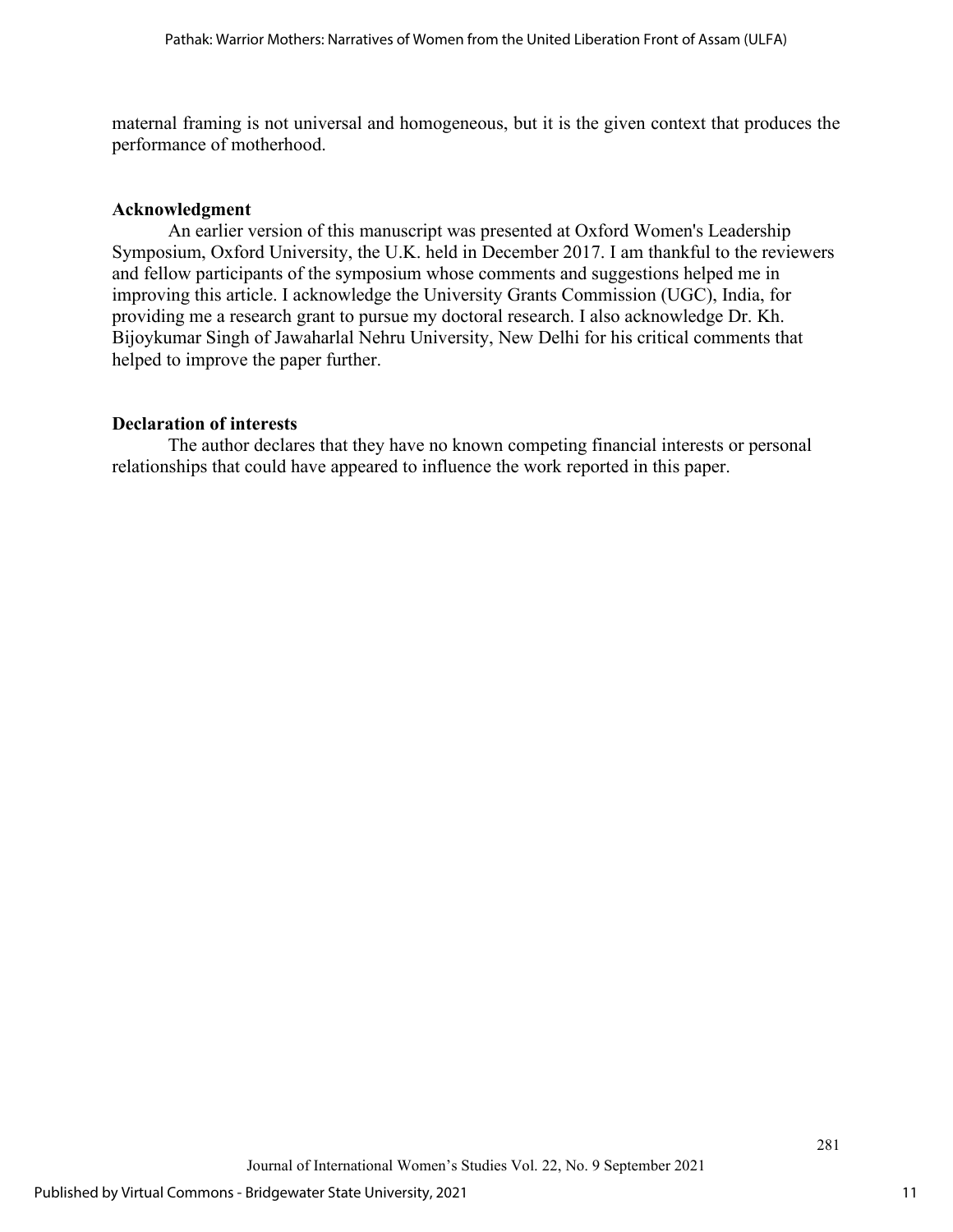## **References**

- Allen, L.A. (2009). Mothers of Martyrs and Suicide Bombers: The Gender of Ethical Discourse in the Second Palestinian Intifada. *The Arab Studies Journal*, 17(1), 32-61.
- Arendell, Terry. (2000). Conceiving and Investigating Motherhood: The Decade's Scholarship. Journal of Marriage and Family, 62(4), 1192-1207.
- Alwis, Malathi De. (2008). Motherhood as a space of Protest: Women's Political Participation in Contemporary Sri Lanka. In Paula Banerjee (Eds), *Women in Peace Politics* (pp. 152- 174). New Delhi: Sage Publication.
- Arendell, Terry. (2000). Conceiving and Investigating Motherhood: A Decade's Scholarship, *Journal of marriage and Family*, 62(4): 1192-1207.
- Bagchi, Jasodhara. (1990). Representing Nationalism: Ideology of Motherhood in Colonial Bengal. *Economic and Political Weekly*, 25(42):65-71.
- Baruah, Manjeet. (2012). *Frontier Culture: A Social History of Assamese Literature*.New Delhi: Routledge.
- Baruah, Sanjib. (1994). 'Ethnic' Conflict as State-Society Struggle: The Poetics and Politics of Assamese Micro- Nationalism. *Modern Asian Studies*, 28(3):649-71.
- Baruah, Sanjib. (1999). *India Against Itself: Assam and the Politics of Nationality*. New Delhi: Oxford University Press.
- Bora, Papori. (2010). Between the Human, the Citizen and the Tribal: Reading Feminist Politics in India's Northeast. *International Feminist Journal of Politics,* 12(3-4):341-360.
- Butler, Judith. (1990). *Gender Trouble: Feminism and the Subversion of Identity*. New York. Routledge.
- Chatterjee, Partha. (1989) Colonialism, Nationalism, and Colonized Women: The Contest in India, *American Ethnologist,* 16(4): 622-633.
- Das, Samir Kumar. (2008) Ethnicity and Democracy Meet when Mothers Protest. In Paula Banerjee (Eds), *Women in Peace Politics* (pp. 54-77). New Delhi: Sage Publication.
- Dignas, Las. (1996). War, Women and Sexuality in El Salvador. *Off our Backs*, 26(3):14.
- Dutta, Anuradha. (2007)*. Genesis of Conflict and Peace: Understanding Northeast India*. New Delhi: Akansha Publishing House.
- Enloe, Cynthia. (2000). *Maneuvers: The militarization of Women's Lives.* Berkeley: University of California Press.
- Femenia, Nora Amalia & Carlos Ariel Gil. (1987). Argentina's Mothers of Plaza De Mayo: The Mourning Process from Junta to Democracy. *Feminist Studies*, 13(1):9-18.
- French, Shannon E. (2001). With Your Shield or on it: Challenging the Pacifist Mother Archetype. *Public Affairs Quarterly*, 15(1): 51-63.
- Gupta, Charu. (2001). The Icon of Mother in Late Colonial India: 'Bharat Mata', 'MatriBhasa', and 'Gau Mata', *Economic and Political Weekly*, 36(45): 4291-4299.
- Hamilton, Carrie. (2007). *Women and ETA: The Gender Politics of Radical Basque Nationalism,*Manchester: Manchester University Press.
- Hazarika, Sujata. D. (2008). Democracy and Leadership: The Gendered Voice in Politics, *Sociological Bulletin*,57(3):353-370.
- Kikon, D. (2005, July). 'Women's Rights and Autonomy in Naga Politics and Society'. 1st National Conference on Critical Thinking, Kolkata. Retrieved from http://www.mcrg.ac.in/conf/dolly.PDF.
- Kolas, Ashild. (2014). Mothers and the Activist in the Hills of Assam*. Economic and Political Weekly,* XLIX (43&44):41-48.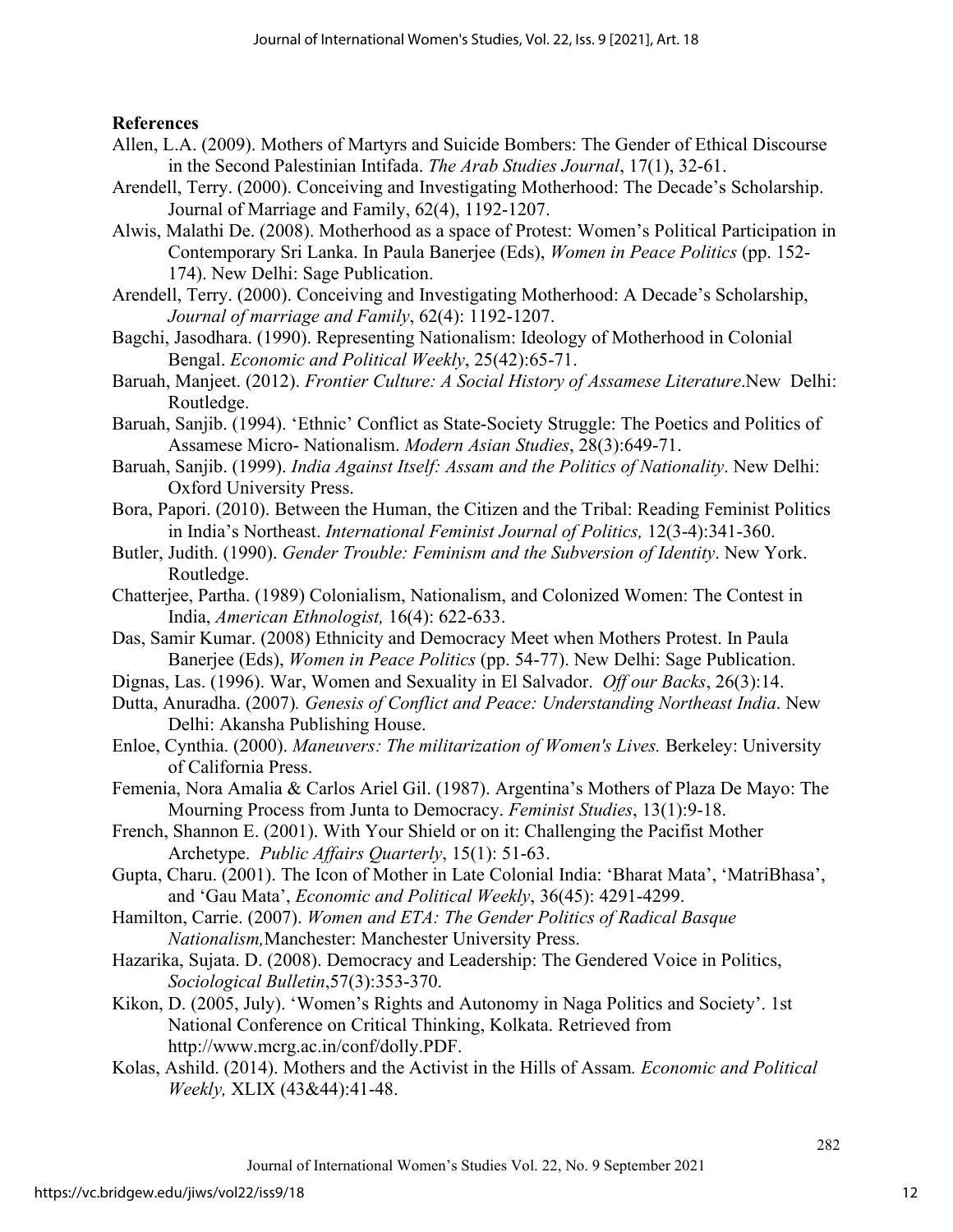- Luintel, Gyanu Gautam. (2016). *Intrastate Armed Conflict and Peacebuilding in Nepal: An Assessment of the Political and Economic Agency of Women* (M.A. Dissertation, Portland State University). Available at Dissertation and Theses database, Paper 2747.Retrieved from https://pdxscholar.library.pdx.edu/open\_access\_etds/2747/.
- Macdonald, Sharon. (1987). Drawing the Lines: Gender, Peace and War: An Introduction. In Sharon Macdonald, Pat Holden and Shirley Ardener (Eds), *Images of Women in Peace and War* (pp. 1-22)*.* London: Macmillan Education Ltd.
- Mahanta, Aparna. (2008). *Journey of Assamese Women*, 1836-1937, Guwahati: Publication Board of Assam.
- Mahanta, N.G. (2013). *Confronting the State: ULFA's Quest for Sovereignty*, New Delhi: Sage Publication.
- Malik, Shazia (2020). Violence and Motherhood in Kashmir: Loss, Suffering, and Resistance in the Lives of Women. *Journal of International Women's Studies*, 21(6), 309-320.
- Manchanda, Rita (eds.). (2001). *Women, war and peace in South Asia: Beyond Victimhood to Agency.* New Delhi: Sage Publication.
- Manchanda, Rita and Seema Kakran. (2017). Gendered Power Transformations in India's North East: Peace Politics in Nagaland, *Cultural Dynamics*, 29 (1-2):63-82.
- Manchanda, Rita. (2005). Women's Agency in Peace Building: Gender Relation in Post-Conflict Reconstruction, *Economic and Political Weekly*, 40 (44/45): 4737-4735.
- Miller, Kim. (2009). Moms with Guns: Women's Political Agency in anti- Apartheid Visual Culture, *African Arts*.42(2): 68-75.
- Misra, Udayon.(2000).*The Periphery Strikes back: Challenges to the Nation State in Assam and Nagaland*, Shimla: IIAS.
- Mooney, Jadwiga E. Pieper. (2007). Militant Motherhood Revisited: Women's Participation and Political Power in Argentina and Chile. *History Compass*,5(3):975-994.
- Patra, Soumyajit and Samita, Manna. (2008). Integrative Reconciliation: Mothers in the Naga Movement, *Economic and Political Weekly*, 43(10):21-23.
- Peteet, Julie. (1997). Icons and Militants: Mothering in the Dangerous Zone, *Signs*, 23(1):103- 129.
- Press Trust India (PTI). (2009, November 26). Hardcore Lady ULFA cadre held. *Daily News and Analysis*. Retrieved September 14, 2018, from https://www.dnaindia.com/india/reporthardcore-lady-ulfa-cadre-held-1316875.
- Press Trust of India (PTI). (2003, October 26). Top ULFA Woman Militant Nabbed. *The Times of India.* Retrieved November, 2018, from https://timesofindia.indiatimes.com/india/Top-Ulfa-woman-militant-nabbed/articleshow/251669.cms.
- Qadeer, Imrana. (1998). Reproductive Health: A Public Health Perspective, *Economic and Political Weekly,* 33(41): 2675-2684.
- Rajkonwar, KaberiKochari. (2013). *Issa Anissa SwotteoKisuKatha*.Guwahati: Aalibat Publication.
- Ruddick, Sara. (1989). *Maternal Thinking: Toward a Politics of Peace*.Boston: Beacon Press.
- Ryang, Sonia. (2000). Gender in Oblivion: Women in the Democratic People's Republic of Korea (North Korea*). Journal of Asian African Studies*, 35(3): 323-349.
- Sarkar, Tanika. (1993). Rhetoric Against Age of Consent: Resisting Colonial Reason and Death of a Child Wife, *Economic and Political Weekly*, 28(36): 1869- 1878
- Seiber, Joan. E. (2004). Empirical Research on Research Ethics. *Ethics and Behaviour*, 14(4), 397-412.